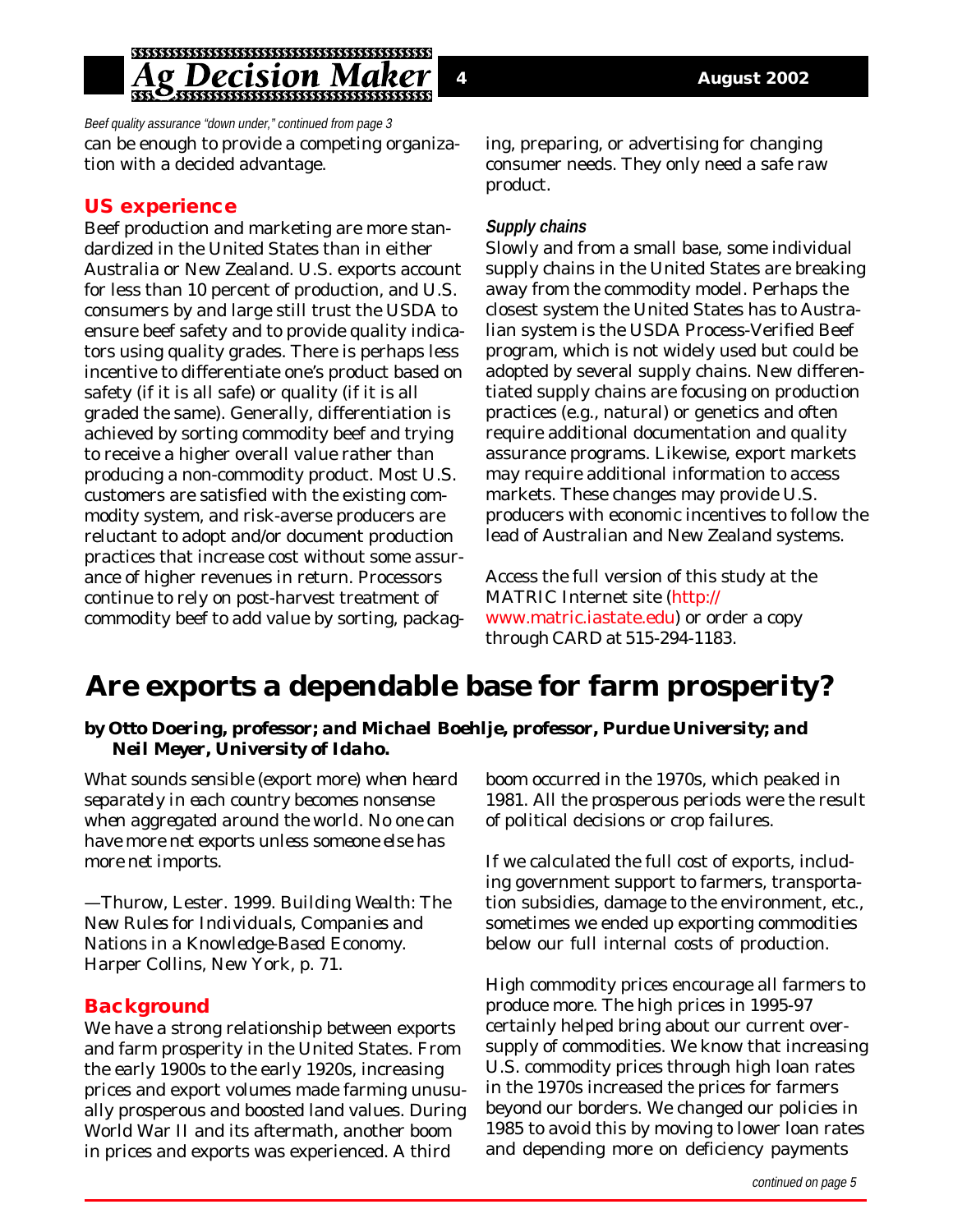# Decision M

Are exports a dependable base for farm prosperity?, continued from page 4 for our farmers, basing this on a target price set well above the loan rate.

What we see historically is long periods of moderate or low prices punctuated with shortages and high prices and export demand. Despite policies to boost grain exports, volume has been mostly flat since the 1980s. High prices from export booms have been rare (only during the teens, in the 1940s, and during the 1970s).

### **Why do we see what we see today?**

■ Agricultural commodity markets are mature. In a mature industry, technical changes tend to increase supply faster than demand. Agriculture commodities have an inelastic demand, therefore, supply increases cause larger percentage price decreases. To increase market share, one has to sell at lower prices. High prices encourage competitors to increase production.

In the case of grains, a long period of low prices might discourage high cost producers and allow the U.S. to increase export share. The cost for this would be some producers going out of business or government transfers to farmers allowing them to maintain their incomes. Today's farm program is effectively doing this.

- The export boom of the 1970s had some important agricultural drivers:
	- Bad weather around the world and
	- the corn blight in the U.S.

The critical non-agricultural drivers were:

- The decision of the Soviet Union and other Communist states to import grains,
- freeing of the dollar from fixed exchange rates made our exports less expensive in terms of other currencies, and
- recycling of petro-dollars, which resulted in interna-

tional banks making vast loans to countries (in South America and Eastern Europe) that they used to buy grains.

- $\blacksquare$  Food is a strategic good. Politically, many countries have social policies to slow outmigration from agriculture and to encourage the maintenance of the present investment stock in agriculture.
- $\blacksquare$  <br> Free markets in commodities and inputs may not make for high prices and volumes. Prices and volumes would likely be different under free trade from where they would be otherwise, but farmers might not be more prosperous. Land values would be driven lower in those countries that previously subsidized their agriculture and their exports. This would hurt current owners. Free trade would not necessarily end the boom and bust cycles brought about when high international prices encourage everyone to invest, overshoot, and produce more. We continue to have the capacity in the U.S. to produce more than we need. As long as other world producers are in the same over-capacity position, or want to be self-sufficient, a U.S. free trade position will not necessarily bring prosperity to U.S. farmers.

## **Future trends that are important to us**

 $\blacksquare$  The mobility of technology and the increasing speed of its development change the outlook for our exports. Lowered variable costs will become the driver of production through enhanced technology. International markets for technology will be opened, which

continued on page 6

#### **Table 1. Scorecard of factors influencing potential export growth.**

Positive Negative Negative Bad weather, crop failures overseas Good weather, bumper crops overseas Increasing consumer incomes overseas Other countries' export subsidies Trade agreements Motivation for self-sufficiency Export subsidies Strong dollar Weak dollar **Technology diffusion and mobility** Comparative advantage Expanded world capacity Population growth overseas Increased global productivity Resource degradation overseas Increased crop weather tolerance

Mobility of investment capital